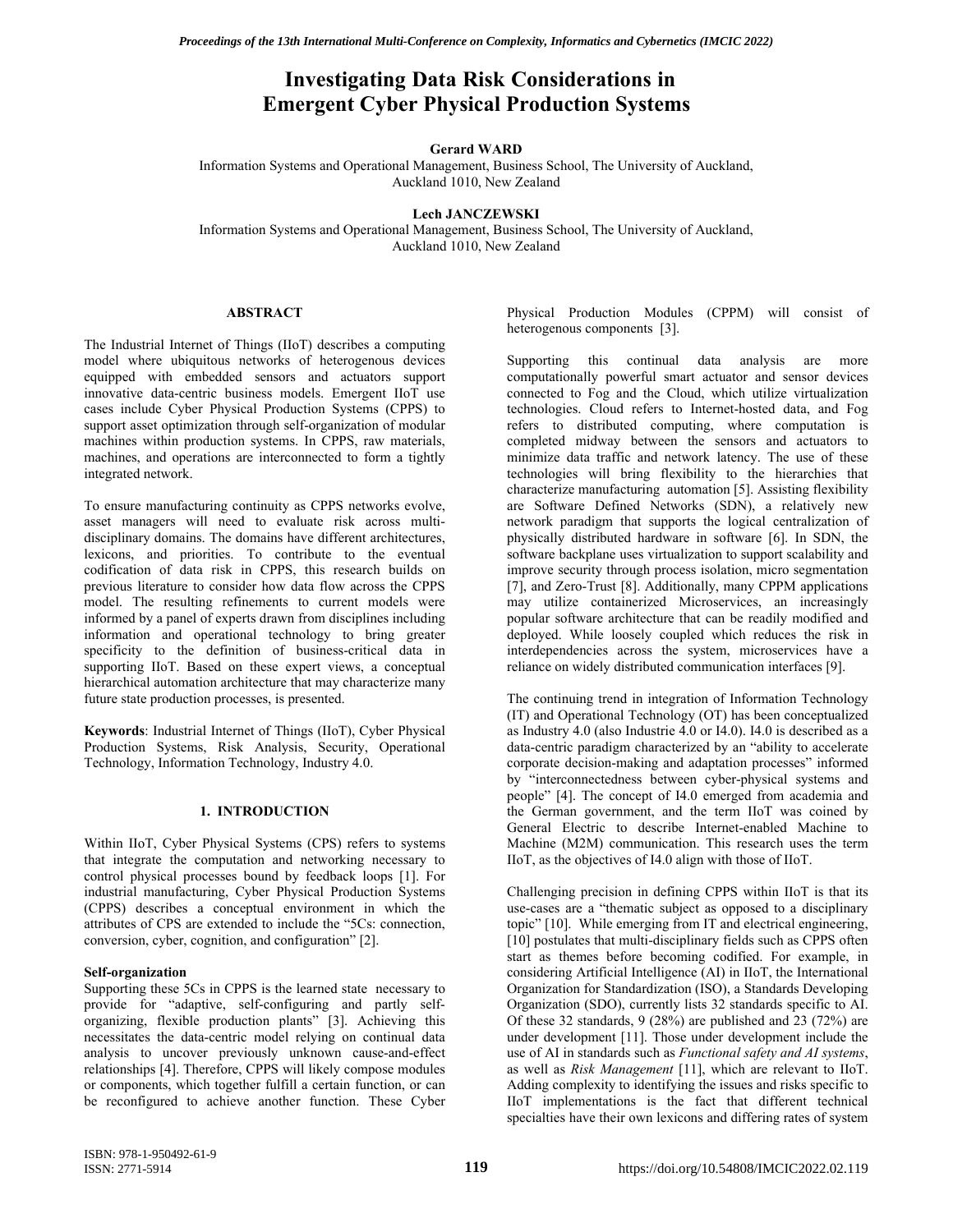change. Moreover, the International Electrotechnical Commission (IEC) considers that a challenge to IIoT adoption is the lack of technical standardization [2].

Illustrating emergent IIoT type use-cases, Congnizant [12], a US-based technology company, states that use of IoT data to deliver tighter integration between a pharmaceutical client's manufacturing and ERP systems, delivered a 20% increase in production output. Also, a US tool manufacturer's digital transformation, which focused on the use of IoT-derived data, has led to operational improvements projected to deliver US\$100 million in cost savings over 5 years [12]. Extending these case-studies into increasingly more complex selforganizing paradigms across multiple manufacturing categories, will require robust risk management.

To contribute to the process of CPPS risk evaluation, given these challenges, this research presents generalized process boundaries showing the critical data interchange that will help asset owners to consider the priorities that risk identification must account for. The expert input of a panel of IT and OT experts informed the refinement of the conceptual model alongside key risk considerations. The objective of this research is to contribute to the development of a systems approach to risk assessment in CPPS.

This research is structured as follows. Section 2 discusses the evolution of Industrial Automation and Control Systems (IACS) as well as key data considerations and the current state of standardization. Section 3 sets out the methodology used in this research. Section 4 brings specificity to where CPPS sits within the IIoT paradigm, and in section 5 the findings show how traditional data hierarchies will flatten as the management of business-critical data is supported by new technologies. Section 6 presents the research conclusions.

### **2. IIOT PROCESS DATA**

#### **Related Work**

Across IT systems the CIA Triad (CIA) is used to broadly approximate the essential data properties of Confidentiality, Integrity, and Availability [1] . For OT, CIA is situationally modified to include data Availability and Integrity given they are key to process correctness, followed by Confidentiality (AIC) [1]. For OT safety-critical processes, Safety is added as SAIC, to emphasize the process redundancy necessary to ensure the data integrity required of functional safety systems. Process integrity is vital, as failures could result in injury or death, environmental degradation, and/or significant economic disruption.

The common usage of the word *critical* implies both the significance and consequences of failings, relating specifically to matters "of the greatest importance to the way things might happen" and ["extremely](https://dictionary.cambridge.org/dictionary/english/extremely) [serious](https://dictionary.cambridge.org/dictionary/english/serious) or [dangerous"](https://dictionary.cambridge.org/dictionary/english/dangerous) [13]. Criticality means different things across the different domains in the IIoT, so key considerations are discussed in the following sections.

### **Industrial Automation and Control Systems (IACS)**

For processes in CSSP that are critical, the system will draw on IACS, a class of industrial computing within the domain of OT. IACS comprises hardware, data networks, and software.

The progressive refinement of standards that provide a baseline of functional attributes has assisted the reduction of risk in the operation of IACS. Examples include: IEC 62443 - Industrial Automation and Control Systems (IACS); IEC 61508 covering functional safety of programmable electronic safety systems; and for data security in networks and systems, the IEC 62243 series. When in control of hazardous processes, IACS will include the layering of redundant systems necessary to ensure the level of process safety specified in IEC 61508 [14].

In IACS systems, risk is defined as "a function of the frequency of an unwanted dangerous event and the severity of the consequences of that event/hazard" [15]. Illustrating the differing lexicons across IT and IACS, the IT standard ISO 27001 (part of the 27000 IT security series) includes a single reference to hazard. It refers to environmental hazards that threaten IT equipment [16], but not to equipment preventing the IACS categories of hazard that risk injury or the loss of life. Contributing to these different lexicons is that IT and OT are discrete disciplines characterized with differences including:

- Separate architectures: the two domains have different computational priorities in that OT emphasizes process correctness, whereas IT emphasizes performance [17].
- Communication protocols: conflicting protocols may cause OT systems to enter an unsafe state [18].
- Asset lifespan: the IT asset lifecycle is typically 3 to 5 years, whereas IACS assets may be required to last for 30 years or more [19].
- Divergent design: safety is a critical OT design criterion [18], whereas IT prioritizes confidentiality and integrity.
- Hardware versus software: traditionally IT has favored software security protections, and OT has favored hardware [18].

To provide for process continuity, risk management is the discipline that, following the identification of issues and appropriate compensating controls, reduces the risk of vulnerabilities being exploited to organizationally acceptable levels. With regard to data, the level of control applied needs to be proportionate to the process or function that the data supports; i.e., the economic value derived from that data in supporting the fidelity of organizational decision making.

# **Verification and Validation (V&V)**

To assist the identification of vulnerabilities that could threaten SAIC, Verification and Validation (V&V) is used to measure how well the behavior of a physical system matches that of the engineering model it approximates [20]. Validation examines the processes used to determine that the right system was built, and the resulting behavior of the physical system [21]. Verification is used to ensure the system meets its functional requirements, including safety [21]. V&V is critical to the quality management necessary to ensure system integrity. Risk management is then used to further reduce the inherent risk to be within organizationally acceptable tolerances. Alongside V&V, certification is the quality management process where the robustness of V&V is assessed, often by an independent third party.

### **Safety-Critical Data**

Reflecting the need for sequence in the way things happen, in support of OT correctness, the requirement for real-time execution gives rise to fundamental differences between IT and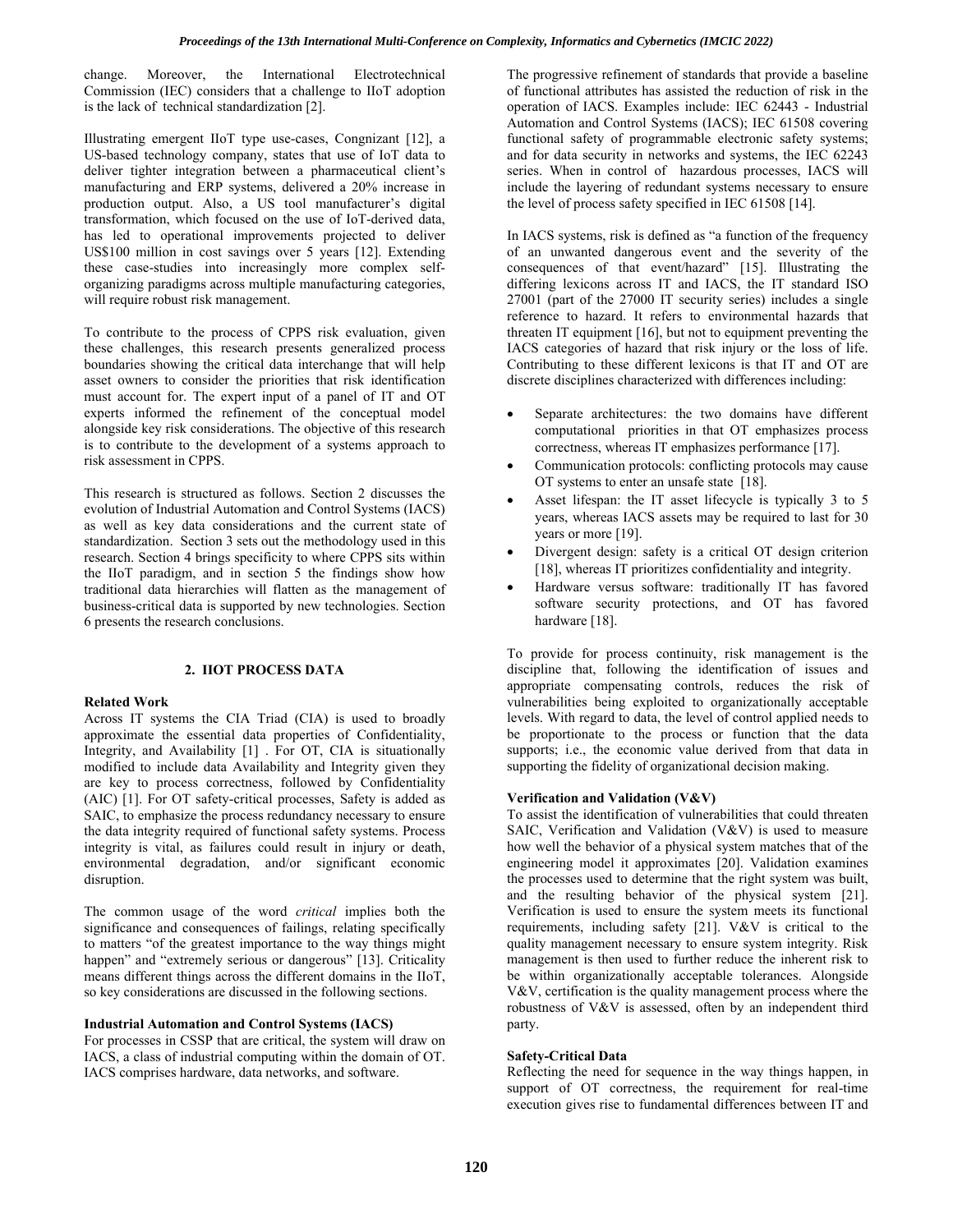OT architectures. OT requires that processing tasks have set priorities, such that no lower-value task can execute before higher-value critical tasks [22]. In contrast, IT processing uses speculative execution, whereby instruction sets are loaded into memory in anticipation of their being called. Speculation lacks the precision required of OT critical task sequencing, and therefore process correctness [22].

Where hazards are present, and subject to the damage that could result from failure, Safety Instrumented Systems (SIS) are implemented to support fail-safe conditions [23]. SIS describes the hardened hardware and software that are implemented to ensure functional safety is maintained when abnormal operating conditions are encountered. In safety-critical systems, Defense in Depth (DiD) is considered during the design stage, with multiple levels of redundancy included to reduce the risk of serious accidents to be within an acceptable range [24]. DiD also addresses the risk that "a safe failure of one function may create a new hazard or be an additional cause for an existing hazard" [16].

Illustrating risks to SIS, in 2017, nation state actors compromised an SIS installed in a Saudi Arabian oil refinery [25]. While the SIS had accidently been left in an incorrect operating state, researchers postulate it was only an error in the code of the TRISIS malware that prevented it from being capable of triggering a refinery explosion [26]. It is considered that TRISIS was likely installed following a compromise of the intermediatory IT networks used for remote access to the IACS [26]. So while attacks against OT assets are increasing, typically IT assets are used as the intermediary attack vector [1].

# **Business-Critical Data**

Differentiating safety-critical from business-critical data is the fact that the OT term 'safety' addresses control of physical processes. These are processes for which failures are kinetic, and thus could cause physical damage. The consequences of failings in securing business data are typically financial or reputational [1]. Reputational losses may include loss of market share. Therefore, the risk controls appropriate to businesscritical data are those associated with IT systems, so they approximate CIA.

Illustrating business-critical issues, in May 2021 a ransomware attack of IT systems resulted in the five-day shutdown of a key US pipeline. This economically critical asset supplies 45% of the fuel consumed on the US's east coast [27]. While Colonial Pipeline's IT systems served as the attack vector, the codependency of the IACS systems on the billing systems installed in the IT domain meant customers could not be charged for usage. As this business-critical information was unavailable, this contributed to Colonial's IACS systems being shut down. Therefore, where vulnerabilities are present in the legacy cores of IT, given the tight integration across domains that IIoT presents, new classes of operational risk may arise from these tightly integrated co-dependencies.

Like OT, IT also embraces the concept of DiD. In IT, DiD refers to successive layers of countermeasures necessary to thwart a threat actor pursuing the same attack vector [28]. Therefore, in IT deployments, DiD is a threat isolation mechanism protecting the interior from exterior disturbance. Highlighting different priorities, for IACS, DiD is a hazard containment mechanism, protecting the outside from internal

process disturbance. For IT, DiD is dynamic, in that additional countermeasures may be introduced over time, or upgraded at frequent intervals. For IACS, the asset life, and the need to support continuous and potentially hazardous processes, limits the opportunity for new technologies to be introduced. Changes to IACS systems will necessitate further V&V, whereas changes to IT systems typically do not.

# **IoT and IIoT Protocols**

A characteristic of IIoT environments is the integration of protocols, standards, and data buses of different technologies [29] necessary to support device and machine interoperability. While IT typically relies on the dominant and standardized TCP/IP protocol (or the IP variant, UDP), a multiplicity of communication protocols support differing IIoT use-cases.

Those protocols targeting IoT and IIoT typically have trade-offs relative to performance, security, and energy consumption. For example, Lora is an open standard, low-power physical layer protocol. Supporting the cyber layer, LoraWan extends connectivity across wide area networks up to 20km in range bidirectionally, and is normally deployed in a single-hop star network topology [30]. LoraWan's security includes each smart device using robust AES data encryption, and globally unique identifiers to support device identity management [30]. However, weaknesses include encryption key management using long-term keys, and encryption functions relying on repetitive cipher patterns [29].

Illustrating threats, in late 2021 a key US cyber agency, CISA [31], released an alert advisory that an open source middleware protocol, Data Distribution Service (DDS), which is used to integrate business critical IoT systems, could be exploited. Exploitation risks include Distributed Denial of Service (DDoS), remote code execution, and information exposure [31]. This middleware has been implemented by NASA, Siemens, and Volkswagen [32].

# **Standardization of Other Core Technologies**

As set out in the previous section, with 72% of AI-related standards currently under development [11], this may challenge the V&V of systems, given the absence of uniform standards. As risk management is used to reduce inherent risk to be within organizationally acceptable tolerances, the absence of standardization could result in adverse variance within the inherent risk.

Developing standards is a time-consuming process for SDOs. For example, standardizing 5G specifications spanned 5 years (2015 through 2020) [33]. It is postulated that the rate of research and innovation is now at such a level that traditional SDO processes "will not be able to keep up, speed-wise" [33] [5].

To illustrate the complexity IIoT presents risk managers, Fig. 1 shows standards that may be applicable (subject to the extent of safety-critical considerations). An asterisk (\*) next to a standard indicates it is currently under development. While Fig. 1 does not provide an exhaustive list of standards that may be relveant to IIoT, it illustrates the plethora of standards that the heavily integrated fields of IIoT and CPPS may need to satisfy as part of robust V&V processes.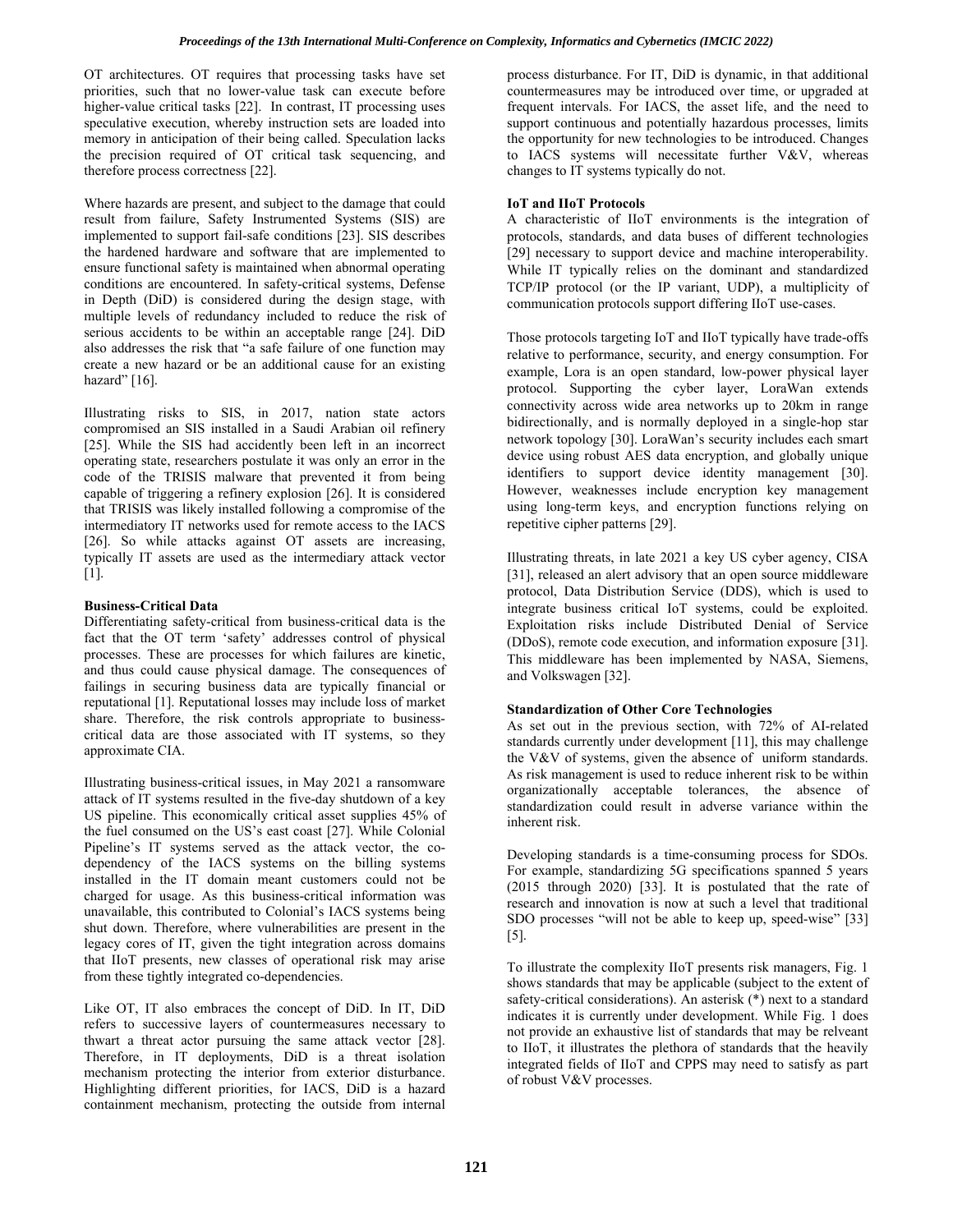For example, key aspects of IEC TR 30166 covering IIoT [2] that are still drafts include AI [2]. While AI is noted as enabling sustained autonomous operations, it is subject to evaluation by other SDOs [2]. And while CPPS is referenced, there is no specificity [2]. Also, in Fig. 1, included under *Cyber Physical Production Systems* are two parts of the ISO 23704 series addressing *Cyber-Physically controlled Smart Machine Tools*. While this series may inform CPPM, as drafts they are yet to be ratified [34].

| <b>Information Technology</b>            |                                                                                                                                                                      |                          | IEC 61158                 | Industrial<br>communication<br>networks                                                             |  |  |
|------------------------------------------|----------------------------------------------------------------------------------------------------------------------------------------------------------------------|--------------------------|---------------------------|-----------------------------------------------------------------------------------------------------|--|--|
| <b>IEC 27000</b>                         | Security techniques.                                                                                                                                                 | Operational Technologies | <b>IEC 61850</b>          | Communication<br>networks and systems<br>for power utility<br>automation                            |  |  |
| <b>IEC 17799</b>                         | Security techniques<br>Code of practice for<br>information security<br>management                                                                                    |                          | <b>IEC 61511</b>          | Functional safety -<br>Safety instrumented<br>systems for the process<br>industry sector            |  |  |
| <b>IEC TS 23167</b>                      | Cloud computing -<br>Common technologies<br>and techniques                                                                                                           |                          | <b>IEC 61508</b>          | Functional safety of<br>electrical/electronic/pro<br>grammable electronic<br>safety-related systems |  |  |
| SP 800-60                                | Guide for Mapping<br>Types of Information<br>and Information<br><b>Systems to Security</b><br>Categories                                                             |                          | <b>NIST SP 800-</b><br>82 | Guide to Industrial<br>Control Systems (ICS)<br>Security                                            |  |  |
| <b>Artificial Intelligence</b>           |                                                                                                                                                                      |                          | <b>IEC 61512</b>          | Batch control                                                                                       |  |  |
| <b>IEC CD</b><br>23894*                  | <b>Risk Management</b>                                                                                                                                               |                          | <b>IEC TR 62443</b>       | Security for Industrial<br><b>Automation and Control</b><br>Systems (IACS)                          |  |  |
| IEC CD<br>$42001*$                       | Management system                                                                                                                                                    |                          | IEC 62264                 | Enterprise-control<br>system integration                                                            |  |  |
| <b>IEC AWI TR</b><br>5469*               | Functional safety and<br>AI systems                                                                                                                                  | <b>IoT &amp; Hol</b>     | <b>IEC TR 30166</b>       | Internet of things (IoT).<br>Industrial IoT.                                                        |  |  |
| <b>IECTR</b><br>24029-2*                 | Assessment of the<br>robustness of neural<br>networks (methodology<br>- pt 2)                                                                                        |                          | <b>IEC TS 23167</b>       | Information technology<br>Cloud computing -<br>Common technologies<br>and techniques                |  |  |
| <b>IEC TR 20547</b>                      | Big data reference<br>architecture and<br>application process                                                                                                        |                          | ISO 30162*                | Compatibility<br>requirements and model<br>for devices within<br>industrial IoT systems             |  |  |
| <b>IEC TR 24028</b>                      | Overview of<br>trustworthiness in<br>artificial intelligence                                                                                                         |                          | <b>IEC 30141</b>          | Internet of Things (IoT)<br>- Reference<br>Architecture                                             |  |  |
| <b>Cyber Physical Production Systems</b> |                                                                                                                                                                      |                          |                           |                                                                                                     |  |  |
| ISO 23704-1*                             | General requirements for cyber-physically controlled smart machine<br>tool systems (CPSMT). Part 1. Overview and fundamental principles                              |                          |                           |                                                                                                     |  |  |
| ISO 23704-2*                             | General requirements for cyber-physically controlled smart machine<br>tool systems (CPSMT). Part 2. Reference architecture of CPSMT for<br>subtractive manufacturing |                          |                           |                                                                                                     |  |  |

\* Standards under development.

Fig. 1. Standards relevant to IIoT and CPPS.

Therefore, a generalised risk model that can assist the process of identifying IIoT data risk, as well as emergent CPPS risk considerations, will significantly benefit asset owners as well as researchers. The next section sets out how the model this research presents was refined using expert input.

### **3. DEFINING MODEL ATTRIBUTES**

Alongside the literature cited in this research, the IACS, CPS, and risk considerations discussed have been shaped by the insights of 18 heterogenous experts, including those with domain expertise across IT, IACS, and IoT. Using the research method Delphi, expert opinion covering risk attributes in the IIoT integration cores has been used to refine the importance of key themes, as well as the model discussed in the following sections of this research. The IIoT- and CPPS-related questions were seeded by a detailed survey of literature bound by the systematic processes prescribed by PRISMA [1].

Delphi is a data-driven research method used in emergent fields for which empirical evidence is limited [35]. The Delphi method uses semi-structured and open questions during interviews, to identify and refine emergent themes. The heterogenous makeup and size of the panel, comprising 18 participants, aligns with directions in the existing literature, where [35] found that 59% of Delphi panels comprised between 14 and 30 participants. Moreover, [36] noted that the early advocates of Delphi used and recommended a small panel size for emergent fields.

The depth of experience across the IT participants spanned operations and security architects, breach response, and risk consulting, with an average of 25 years of practice. The OT and IoT participants' experience spanned industrial cyber security, electrical and mechanical engineering, and academia, with an average of 19 years of practice. Research ethics permission was obtained from the authors' academic institutions prior to this research commencing, and participants consented to their contributions being included in this research. Interviews lasted between 75 and 120 minutes.

#### **4. IIOT INTEGRATION**

#### **CPPS within the IIoT Ecosystem**

Fig. 2 summarizes the view of the expert panel that while CPS and CPPS are smart "Things", the functionality resulting from the intersection of IT, OT, and AI is more relevant to businesscritical data. Limiting application in safety-critical functions is the issue that the system must not be allowed to self-determine whether an unsafe condition is present or is imminent. Rather, the SIS maintains functional safety when abnormal conditions are encountered.



Fig. 2. CPPS, the intersection of technologies.

Directions in the literature suggest that CPS behavior can achieve reliability through the use of error-correction algorithms, relying on a learned state acquired through Machine Learning (ML) [37]. However, as shown in Fig. 1, AI-related standards such as *Functional safety and AI systems*, and the methodology for *Assessment of the robustness of neural*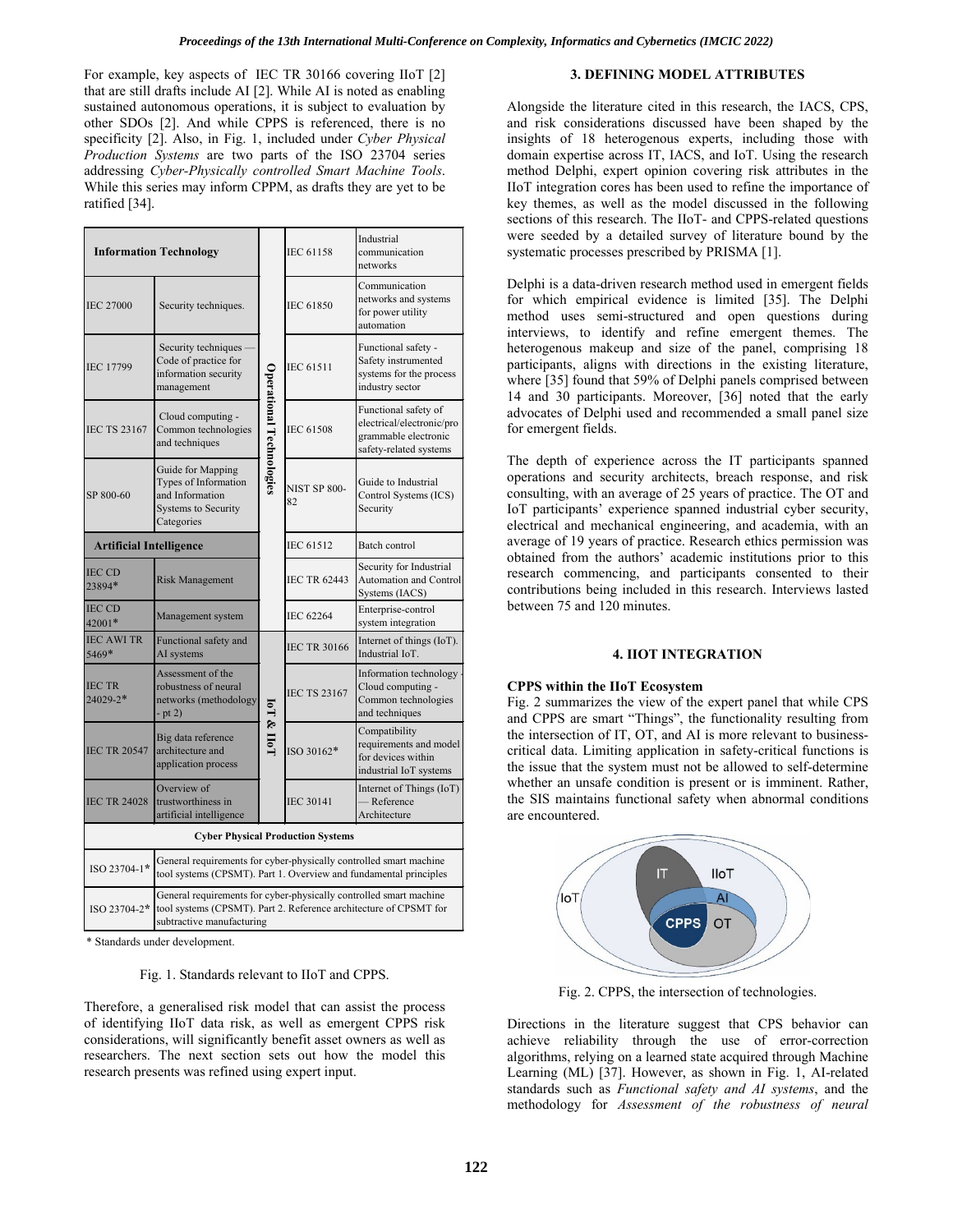*networks*, are under development. Furthermore, as ML is often viewed as a black box function, verification can be difficult. Where the panel has observed algorithms running on smart devices in support of IACS, they are typically in non-hazardous discrete processes. Furthermore, the ML functions are simpler, rule-based algorithms used to measure physical change in support of business-critical processes. This panel view is that the absence of standardization is a current constraint on uptake.

Smart devices refer to powerful microcontroller units that may include a central processor, memory, and have Real Time Operation Operating Systems (RTOS) installed, which can support algorithms, as well as inbuilt sensors and actuators. The smart devices are Internet enabled for communication with Fog and Cloud [38]. The algorithms can support self-determination, including performance, threat analysis, and CPPS reconfiguration. Given this processing power and Internet-facing connections, onboard and networked threat detection is necessary, as these devices will be subject to IT-type attacks [39]. The literature identifies that device capability in IIoT is characterized by hardware that incorporates unique device identification, measurements (environmental sensors of nonhazardous properties), data transfer, data processing, and actuation to control non-hazardous environmental factors [40].

### **Comparison of CPS and IIOT**

To assist the categorization of CPPS and IIoT, differences in the properties and functions flowing from the panel interviews are summarized in Table I.

| <b>Property</b> | <b>Function</b>              | <b>CPPS</b>                                                                  | <b>Industrial IoT</b>                                           |
|-----------------|------------------------------|------------------------------------------------------------------------------|-----------------------------------------------------------------|
| Data            | Protocols                    | OT or IoT<br>i.e.,<br>EtherNet/IP<br>or emergent<br><b>IoT</b><br>protocols. | TCP/IP or UDP,<br>and higher layer<br>IoT adapted<br>protocols. |
| Model           | <b>Business</b><br>Processes | Micro                                                                        | Macro                                                           |
| Time            | Executio<br>n speed          | Real time<br>e.g., milli<br>seconds.                                         | Near real time<br>e.g., seconds.                                |
| Criticality     | Function<br>al priority      | Safety-<br>critical is not<br>yet<br>standardized.<br>Will rely on<br>IACS.  | <b>Business-critical</b><br>$-IT$ type<br>standardization.      |
| Informatio<br>n | Feedback<br>loops            | Low error<br>tolerance<br>(time).                                            | Higher error<br>threshold.                                      |
| System(s)       | Function<br>al<br>capability | Sensing $&$<br>actuation.                                                    | Sensing                                                         |
| Process         | Processin<br>objective       | Correctness                                                                  | Performance                                                     |
| Manageme<br>nt  | Life-<br>cycle               | Emergent<br>device                                                           | IT practices                                                    |

# TABLE I. CPPS AND IIOT ATTRIBUTES

|         | Manage<br>ment              | practices.          |                       |
|---------|-----------------------------|---------------------|-----------------------|
| Control | Function<br>al<br>objective | Physical<br>process | Asset<br>optimization |

In Table I, Micro describes functions concerned with specific processes or device clusters, whereas Macro refers to the entire IIoT ensemble as shown in Fig. 2.

The view of the Delphi panel is that the goal of adaptive, selfconfiguring, and self-organizing systems will necessitate change in the hierarchical automation architecture that specifies IACS integration. Future directions are elaborated in the next section.

#### **5. CPPS DATA MODEL**

### **Standardized Safety-Critical**

Fig. 3.A shows a four-layer representation of the ISA-95 Automation Pyramid that generalizes IACS deployments. ISA-95 is ratified under IEC 62264 as shown in the OT quadrant of Fig. 1. The Automation Pyramid (pyramid) is applicable to manufacturing processes, whether they are hazardous or not. In Fig. 3.B the pyramid is adapted following panel feedback.



Fig. 3. CPPS compression of the Automation Pyramid.

In the traditional pyramid presented in Fig. 3.A, data flow between Level 0 field devices such as sensors and actuators to programmable controllers (PLCs). At Level 1 those data are aggregated by the Supervisory Control and Data Acquisition System (SCADA), which centralizes plant processes. Where the implementation incorporates many devices, these devices may be grouped into semiautonomous subsystems, and networked with a Distributed Control System (DCS). The DCS supports data collection, analysis, and presentation of control information to human operators [41]. In Fig. 3.A, at Level 2 data is further aggregated in the Manufacturing Execution System (MES), which assists production planning [24]. Data from the MES can also be fed into the Enterprise Resource Planning system (ERP), which integrates the aggregated IACS data with data from other departments to assist enterprise-wide planning.

Based on the panel feedback, Fig. 3.B presents the integration of industrial computing that CPPS supports. Compression of the pyramid is achieved at Level 0, using computationally capable smart devices. The smart devices, including sensors and actuators, control processes at the process source (or at the Fog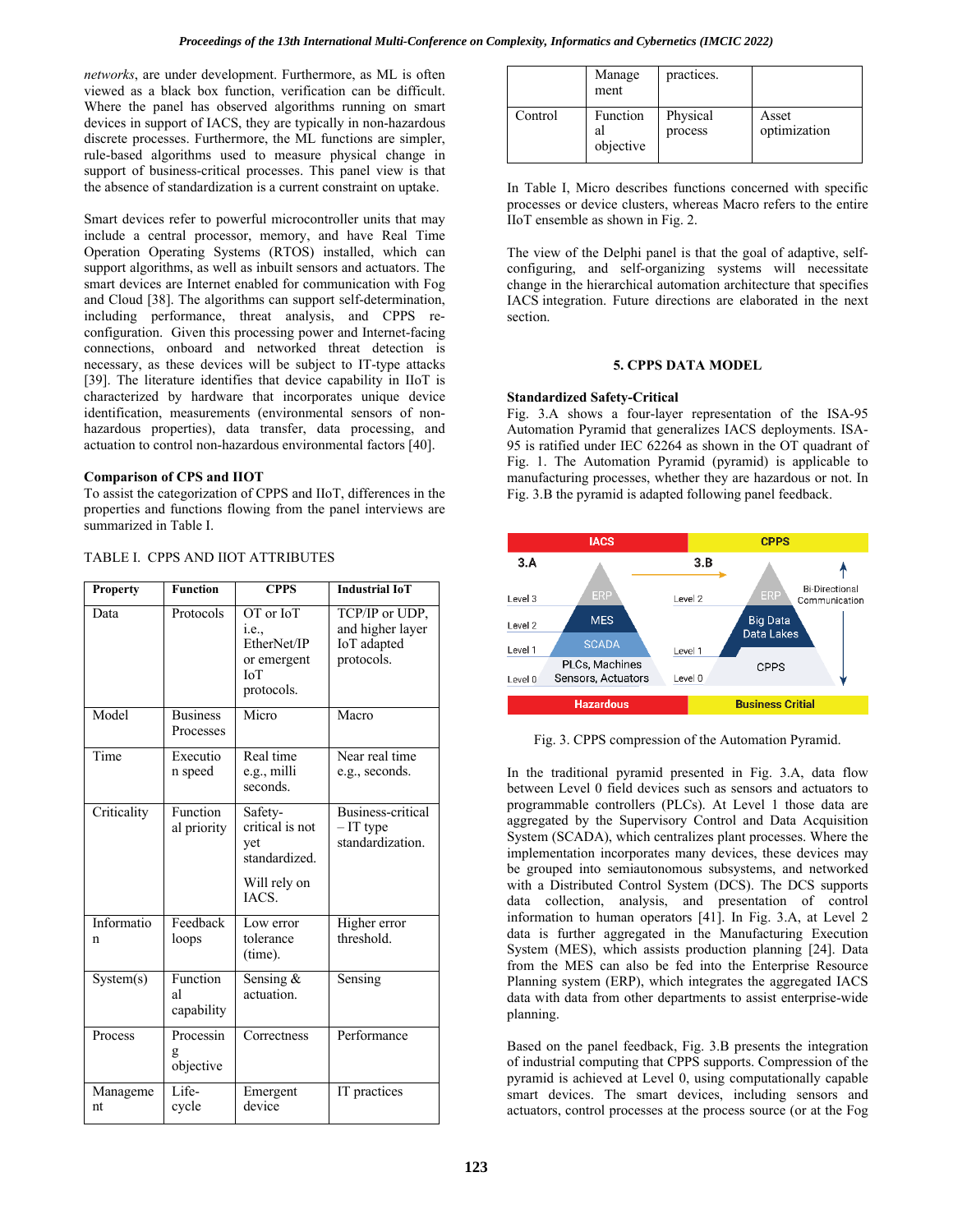layer) in concert with other connected smart devices. In 3.B, the MES is superseded by algorithmic analysis of Big Data (Level 1), which is stored in Cloud data repositories at scale, which are referred to as Data Lakes (DLs) and used to inform businesscritical decisions. This can include the retention of temporal process data for use in future ML training to support AI.

While Fig. 3.B illustrates the compression of hierarchies, in this research Fig. 4 extends the decomposition of automation [5] to better account for both safety-critical and business-critical data risk. The panel view was that specificity was necessary to account for the co-dependent risks that CPPS integration models present.

Supporting the decomposition shown in Fig. 4 will be the implementation of meshed networks. Contextualizing mesh networks in CPPS, wireless network traffic is bridged from access point to access point, thereby reducing the need for ethernet cabling. Fig. 4 adapts the previous discussion of CPPS [5] to show IACS as a discrete safety function represented by the red boxes, necessary to control and contain hazardous processes.



Fig. 4. CPPS meshed networks.

These safety-critical processes (red boxes) continue to be controlled by PLCs (Level 0), consistent with the practices set out in Fig. 3.A. The business-critical components, or modular CPPM that form the basis of CPPS, are shown in the yellow boxes. These will include the components supporting selforganization; e.g., re-configuration of packaging and dispatch functions appropriate to parcel sizes, or warehousing requirements as raw materials for draw-down arrive on the premises.

To manage risk in the self-organization paradigm, the safetycritical processes should be ring-fenced (red boxes in Fig. 4) such that if variation in a process requires further V&V to be completed, its function is left unvaried, and the non-critical functions are positioned around it to support asset optimization. If V&V needs to be performed, the benefits of CPPS selforganization may be reduced or negated. Moreover, this reduces the risk of CPPM exacerbating an existing hazard, the avoidance of which is a key tenet of IACS safety management [16].

The heterogenous nature and computation power of the devices within business-critical functions (yellow boxes in Fig. 4) may allow greater resilience in the business processes they support, through the addition of cost-effective CPPM-type redundant functions. Effectively, this is the business data equivalent of SIS supported by AI type algorithms.

Also shown within the mesh environment in Fig. 4, as the circles above the business-critical functions, are the Fog, Cloud, and DLs endpoints that form part of the CPPS environment. These are third-party hosted services and will rely on AI algorithms to inform optimization. To secure data within IACS, operational networks are divided into zones, with data security policies specific to the security levels specified in IEC 62443, and appropriate to that zone's safety integrity requirements [24]. In Fig. 4, the red dashed line surrounding the red boxes reflects a Demilitarized Zone; physical or logical protection that treats the CMMP, Fog, Cloud, and DLs as untrusted entities, thereby limiting their data exchange and thus their control over the safety-critical functions.

To support CPPS-type mesh networks, research is underway to extend protocols such as LoraWan [42] from star to mesh deployments. As the mesh network likely represents a further erosion of traditional network borders, the encryption key management weaknesses in LoraWan will also need to be addressed [29]. CIA vulnerabilities have been identified in the DDS middleware that orchestrates the integration [31]. Therefore, key security considerations raised by the Delphi panel include the suggestion that networks may need to move from IT-type security protections in business-critical DiD, to more data-centric models like Zero-Trust. In Zero-Trust, segmented zones are created at a host or data layer to enforce CIA within the CPPS model [8]. As the smart devices in Fig. 4 are computationally powerful, greater encryption can be applied at a granular level to data appropriate to their criticality, with encryption proportionate to the risk in that data, as well as the consumer of that data. Many Delphi panel participants noted that many businesses' security policies lack data classification and appropriate confidentiality mechanisms. To address this, encryption policies can be implemented based on classification across the smart devices, Fog, Cloud, and DLs applications. Cumulatively these protections will bolster I-type DiD, thereby reducing the risk of IT-type assets being used as the attack vector by threat-actors.

# **6. CONCLUSIONS, FUTURE RESEARCH**

The introduction detailed the 5Cs in CPPS, centered on supporting adaption and flexibility in manufacturing processes [3]. Because CPPS is an emergent field within IIoT, 18 heterogenous experts knowledgeable in IT, IACS, and IoT provided opinions on directions in CPPS, based on semistructured questions seeded from literature. Following the interviews, themes were coded, and the traditional Automation Pyramid was adapted to account for the hierarchical decomposition that emergent CPPS architectures will support (Fig 3.B). Additionally, prior work showing the decomposition of automation [5] was extended to better account for both safetycritical and business-critical data risk, given the co-dependency risks that the CPPS integration model must provide for (Fig. 4).

CPPS represents a conceptual paradigm for optimizing manufacturing, in which traditional hierarchies are replaced with more data-centric models. Realization of these objectives requires data to be fit for purpose in terms of ensuring robust SAIC is maintained, and that the new technologies improve the information state of CIA. In this research, these objectives are classified as safety-critical or business-critical respectively, for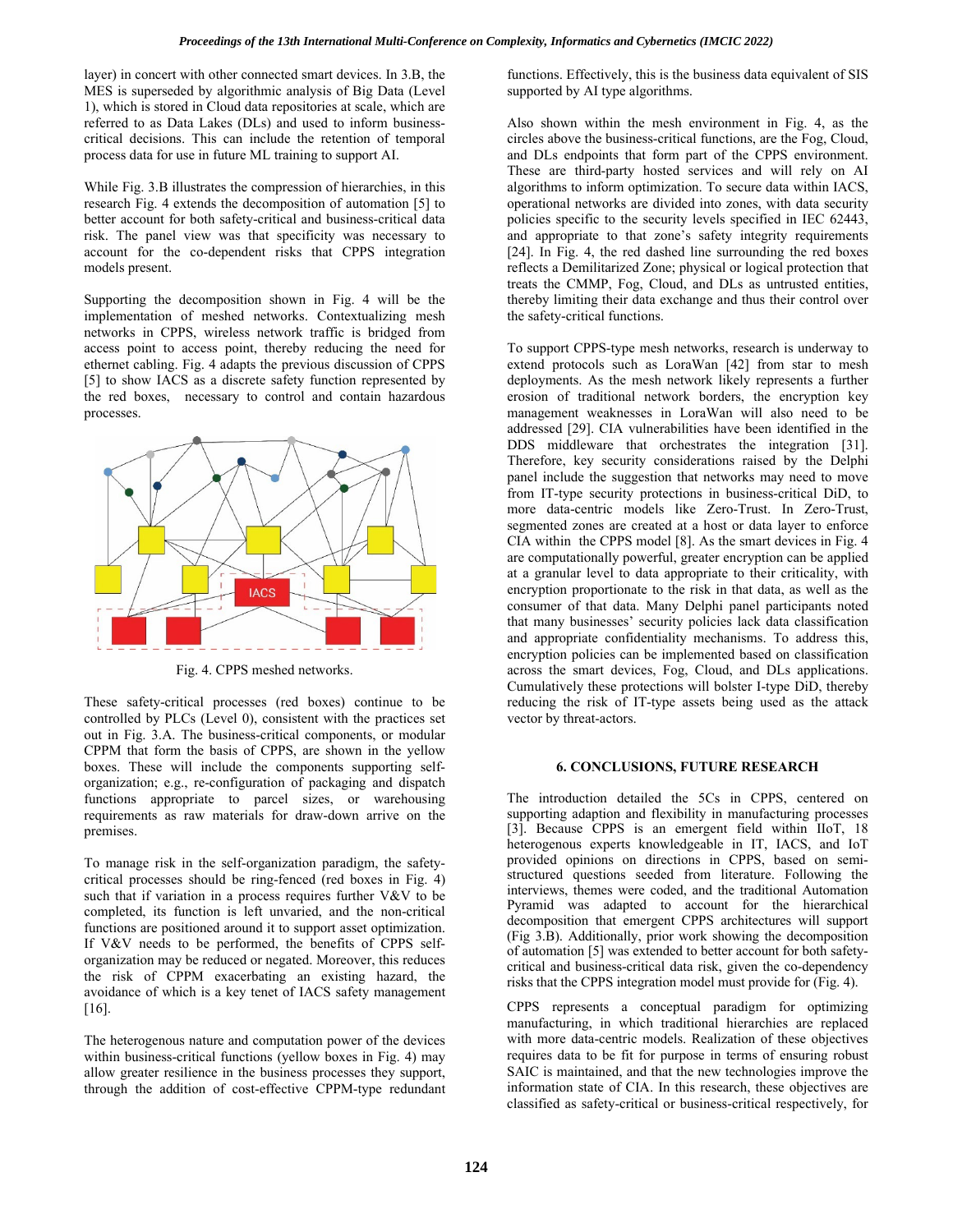which the former in particular challenges traditional IT-type DiD strategies. NIST [43] defines criticality "as the measure of the degree to which an organization depends on the information or information system". Therefore, this research, by extending the conceptual CPPS model, contributes to the emerging body of knowledge covering risk, and the methods that will be used to measure a firm's dependency on that CPPS system.

As this research forms part of a program directed at developing methods that can help asset owners to enumerate risk in emerging fields such as CPPS, the topics discussed in this research will be subject to further expert refinement. This future refinement will progress the objective of developing a systematic design for evaluating risk in CPPS, as well as identifying the classes of risk protections appropriate to DiD across the multidisciplinary IIoT domain.

This future scope of work will include the composition of the meshed networks to inform delineation of process boundaries necessary for production systems to re-organize around hazardous processes. This will assist the evaluation of risk necessary to ensure the integrity of safety-critical IACS processes, while optimizing the availability of business-critical data that IoT and CPS support.

#### **7. REFERENCES**

- [1] G. Ward and L. Janczewski, "Using Knowledge Synthesis to Identify Multi-dimensional Risk Factors in IoT Assets," in **Third International Conference on Advances in Cyber Security, Singapore**, 2021: Springer Singapore, in Advances in Cyber Security, pp. 176-197, doi: 10.1007/978-981-16-8059-5\_11.
- [2] British Standards, "ISO/IEC TR 30166:2020 Internet of things (IoT). Industrial IoT," in "PD ISO/IEC TR 30166:2020," BSI Standards, London, 2020.
- [3] T. Müller, N. Jazdi, J.-P. Schmidt, and M. Weyrich, "Cyber-physical production systems: enhancement with a self-organized reconfiguration management," **Procedia CIRP**, vol. 99, pp. 549-554, 2021, doi: 10.1016/j.procir.2021.03.075.
- [4] G. Schuh, R. Anderl, R. Dumitrescu, A. Krüger, and M. ten Hompel, "**Industrie 4.0 Maturity Index. Managing the Digital Transformation of Companies – UPDATE 2020**," acatech National Academy of Science and Engineering,, 2020. Available: Engineering,, [https://en.acatech.de/publication/industrie-4-0-maturity-](https://en.acatech.de/publication/industrie-4-0-maturity-index-update-2020/) [index-update-2020/](https://en.acatech.de/publication/industrie-4-0-maturity-index-update-2020/)
- [5] Y. Lu, K. Morris, and S. Frechette, "Current Standards Landscape for Smart Manufacturing Systems," NIST, Maryland, 2016, vol. NISTIR 8107.
- [6] K. S. Sahoo, M. Tiwary, A. K. Luhach, A. Nayyar, K. K. R. Choo, and M. Bilal, "Demand-Supply Based Economic Model for Resource Provisioning in Industrial IoT Traffic," **IEEE Internet of Things Journal**, pp. 1-1, 2021, doi: 10.1109/JIOT.2021.3122255.
- [7] IEEE, "IEEE Standard for Adoption of OpenFog Reference Architecture for Fog Computing," IEEE Std<br>1934-2018, pp. 1-176, 2018, doi: 1934-2018, pp. 1-176, 2018, doi: 10.1109/IEEESTD.2018.8423800.
- [8] M. J. Haber, **Privileged Attack Vectors: Building Explor-Defense Strategies to Organizations**, 2nd ed. Berkeley: Apress, 2020, pp. 295- 304.
- [9] D. Yu, Y. Jin, Y. Zhang, and X. Zheng, "A survey on communication of Microservices-enabled fog applications," **Concurrency**

**and Computation: Practice and Experience**, vol. 31, no. 22, 2019, doi: 10.1002/cpe.4436.

- [10] L. Wang and X. V. Wang, "Latest Advancement in CPS and IoT Applications," in **Cloud-Based Cyber-Physical Systems in Manufacturing**. Cham, Switzerland: Springer, 2018.
- [11] ISO/IEC JTC 1/SC 42. "Standards by JTC 1/SC 42 Artificial intelligence." www.iso.org (accessed 12 November 2021.
- [12] Congnizant. "Case Studies." <https://www.cognizant.com/us/en/case-studies> (accessed 28 January 2022.
- [13] Cambridge. "Dictionary." dictionary.cambridge.org (accessed 21 October 2021.
- [14] ISA. "Industrial Automation and Control System Taxonomy." gca.isa.org (accessed 3 October 2021.
- [15] E. Pricop, J. Fattahi, N. Dutta, and M. Ibrahim, Recent developments on industrial control systems resilience. Cham, Switzerland: Springer, 2020.
- [16] BS EN ISO/IEC 27001:2017 Information technology. Security techniques. Information security management systems. Requirements, British Standards, London, 2017.
- [17] P. Lara, M. Sánchez, and J. Villalobos, "OT Modeling: The Enterprise Beyond IT," Business & Information Systems Engineering, journal article vol. 61, no. 4, pp. 399-411, August 01 2019, doi: 10.1007/s12599-018-0543-3.
- [18] IIC, "Industrial Internet of Things Volume G4: Security Consortium, Massachusetts, 2016, vol.<br>IIC:PUB:G4:V1.0:PB:20160926. [Online]. Available:  $\text{IIC:PUB:G4:V1.0:PB:20160926.}$  [Online]. iiconsortium.org/pdf/Industrial Internet of Things Volu me\_G2-Key\_System\_Concerns\_2018\_08\_07.pdf
- [19] A. Hahn, "Operational Technology and Information Technology in Industrial Control Systems," in **Cybersecurity of SCADA and Other Industrial Control Systems**, E. J. M. Colbert and A. Kott Eds. Cham, Switzerland: Springer, 2016, pp. 51-68.
- [20] E. A. Lee, "What are the key challenges in embedded software," **System Design Frontier**, vol. 2, no. 1, p. 13, 2005.
- [21] UC Berkeley. "System Validation and Verification Plans." connected-corridors.berkeley.edu/developingsystem/system-validation-and-verification-plans (accessed 21 October 2021.
- [22] P. Marwedel, **Embedded System Design**, 3rd ed. 6330 Cham, Switzerland: Springer, 2017.
- [23] Functional safety Safety instrumented systems for the process industry sector, Standard PD CLC IEC/TR 61511- 4:2020, British Standards, London, 2020.
- [24] J.-M. Flaus, **Cybersecurity of industrial systems**. London: Wiley, 2019.
- [25] D. E. Sanger, "Hack of Saudi Petrochemical Plant Was Coordinated From Russian Institute," in The New York Times, ed. New York: The New York Times, 2018.
- [26] Dragos, "TRISIS Malware Analysis of Safety System Targeted Malware," 2018, vol. 1.20171213. [Online]. Available: www.dragos.com
- [27] J. R. Reeder and T. Hall, "Cybersecurity's Pearl Harbor Moment: Lessons Learned from the Colonial Pipeline Ransomware Attack," 2021.
- [28] NIST. "Glossary of Key Information Security Terms." NIST. <https://csrc.nist.gov/glossary> (accessed 8 January 2021.
- [29] S. Figueroa-Lorenzo, J. Añorga, and S. Arrizabalaga, "**A Survey of IIoT Protocols: A Measure of Vulnerability Risk Analysis Based on CVSS**," ACM, vol. 53, no. 2, p. Article 44, 2020, doi: 10.1145/3381038.
- [30] LoRa Alliance. "Full End-To-End Encryption For IoT Application Providers." LoRa Alliance. lora-